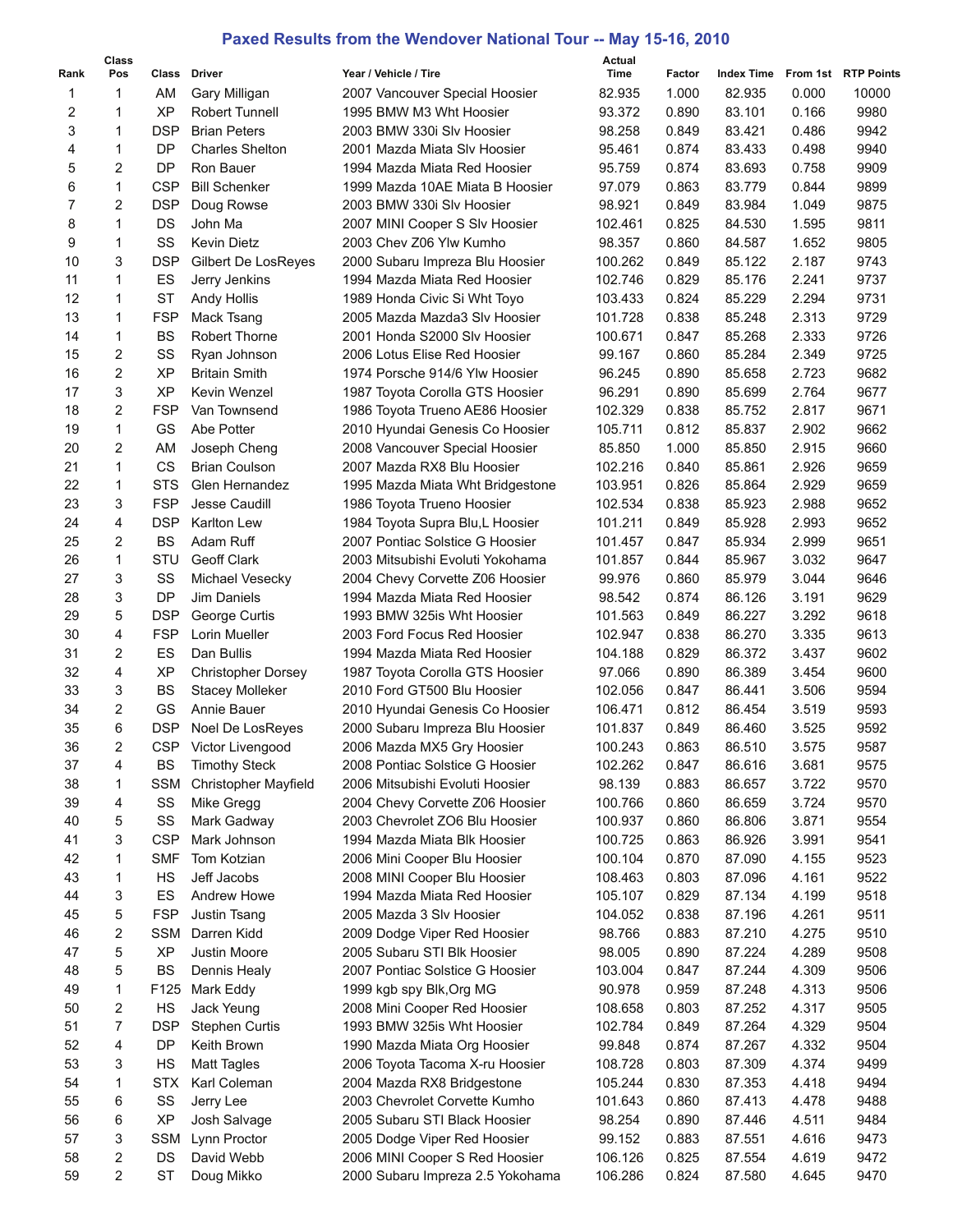| 60  | 1              | <b>DPL</b> | <b>Tami Daniels</b>         | 1994 Mazda Miata Red Hoosier        | 100.214 | 0.874 | 87.587 | 4.652 | 9469 |
|-----|----------------|------------|-----------------------------|-------------------------------------|---------|-------|--------|-------|------|
| 61  | 5              | DP         | <b>Gary Dranow</b>          | 2001 Mazda Miata SIv Hoosier        | 100.248 | 0.874 | 87.617 | 4.682 | 9466 |
| 62  | $\mathbf{1}$   | <b>STR</b> | <b>Michael Carpenter</b>    | 2005 Honda s2000 Blu Dunlop         | 104.063 | 0.842 | 87.621 | 4.686 | 9465 |
| 63  | 4              | <b>HS</b>  | Joseph Austin               | 2007 MINI COOPER Blu Hoosier        | 109.303 | 0.803 | 87.770 | 4.835 | 9449 |
| 64  | 2              | <b>STX</b> | George Hudetz               | 2004 Mazda RX-8 Pwt Bridgestone     | 105.805 | 0.830 | 87.818 | 4.883 | 9444 |
| 65  | 4              | <b>SSM</b> | Hsun (sun) Chen             | 2006 Mitsubishi Evoluti Hoosier     | 99.671  | 0.883 | 88.009 | 5.074 | 9423 |
| 66  | 8              | <b>DSP</b> | Kyle Walker                 | 1987 BMW 325iS Wht Hoosier          | 103.683 | 0.849 | 88.027 | 5.092 | 9422 |
| 67  | $\mathbf{1}$   |            | DSPL Connie Smith           | 2004 VW R32 (M-H) Slv Hoosier       | 103.688 | 0.849 | 88.031 | 5.096 | 9421 |
| 68  | 3              | <b>DS</b>  | <b>Curtis Eames</b>         | 2008 Audi TT Quattro Re Hoosier     | 106.863 | 0.825 | 88.162 | 5.227 | 9407 |
| 69  | 2              | <b>DPL</b> | Linda Shelton               | 1999 Mazda Miata Slv Hoosier        | 101.007 | 0.874 | 88.280 | 5.345 | 9395 |
| 70  | 4              | DS         | Alan Jung                   | 2009 Subaru WRX Blu Kumho           | 107.190 | 0.825 | 88.432 | 5.497 | 9378 |
| 71  | $\mathbf{1}$   | <b>BSL</b> | Laura Molleker              | 2010 Ford GT500 Blu Hoosier         | 104.465 | 0.847 | 88.482 | 5.547 | 9373 |
| 72  | 6              | <b>BS</b>  | Tom McDaniel                | 1989 Chevrolet Corvette Kumho       | 104.496 | 0.847 | 88.508 | 5.573 | 9370 |
| 73  | $\overline{2}$ |            | DSPL Deanne Caraballo       | 2000 Subaru Impreza RS Hoosier      | 104.291 | 0.849 | 88.543 | 5.608 | 9367 |
| 74  | $\overline{7}$ | <b>XP</b>  | Jerry Hodge                 | 1994 Mazda RX7 Hoosier              | 99.578  | 0.890 | 88.624 | 5.689 | 9358 |
| 75  | 9              | <b>DSP</b> | Donald Lew                  | 1984 Toyota Supra Blu, L Hoosier    | 104.486 | 0.849 | 88.709 | 5.774 | 9349 |
| 76  | $\overline{7}$ | SS         | Alex Johnson                | 2006 Lotus Elise Red Hoosier        | 103.161 | 0.860 | 88.718 | 5.783 | 9348 |
| 77  | $\overline{7}$ | <b>BS</b>  | Oliver Taylor               | 1996 Chevrolet Corvette Hoosier     | 104.776 | 0.847 | 88.745 | 5.810 | 9345 |
| 78  | 8              | <b>BS</b>  | Boyd Burbank                | 2002 Honda S2000 Slv Hoosier        | 104.782 | 0.847 | 88.750 | 5.815 | 9345 |
| 79  | 1              |            | CSPL Vickie Livengood       | 2006 Mazda MX5 Gry Hoosier          | 102.915 | 0.863 | 88.816 | 5.881 | 9338 |
| 80  | 2              | STU        | Tasha Mikko                 | 2003 Mitsubishi Evo VII Yokohama    | 105.448 | 0.844 | 88.998 | 6.063 | 9319 |
| 81  | $\mathbf{1}$   |            | ESL Kyra Jenkins            | 1994 Mazda Miata Red Hoosier        | 107.541 | 0.829 | 89.151 | 6.216 | 9303 |
| 82  | 1              | <b>CSL</b> | Debbie Kerswill             | 2004 Mazda RX-8 Red Hoosier         | 106.186 | 0.840 | 89.196 | 6.261 | 9298 |
| 83  | 2              | <b>SMF</b> | Allan Zacharda              | 2006 Mini Cooper S Blu Hoosier      | 102.545 | 0.870 | 89.214 | 6.279 | 9296 |
| 84  | 8              | SS         | Aaron Boltman               | 2004 Chevrolet Z06 Corv Hoosier     | 103.741 | 0.860 | 89.217 | 6.282 | 9296 |
| 85  | 8              | XP         | Chuck Young                 | 1965 Superformance MKII Hoosier     | 100.297 | 0.890 | 89.264 | 6.329 | 9291 |
| 86  | 9              | <b>BS</b>  | Larry Hull                  | 1996 Chevrolet Corvette Kumho       | 105.498 | 0.847 | 89.357 | 6.422 | 9281 |
| 87  | 9              | XP         | Cal Craner                  | 1994 Mazda RX7 Blu Hoosier          | 100.451 | 0.890 | 89.401 | 6.466 | 9277 |
| 88  | 5              | HS         | John Yeung                  | 2008 Mini Cooper Red Hoosier        | 111.349 | 0.803 | 89.413 | 6.478 | 9275 |
| 89  | $\overline{c}$ | CS         | Dave Deborde                | 2004 Mazda RX-8 Red Hoosier         | 106.487 | 0.840 | 89.449 | 6.514 | 9272 |
| 90  | $\overline{c}$ | <b>ESL</b> | Jodi Fordahl                | 1994 Mazda Miata Red Hoosier        | 107.907 | 0.829 | 89.455 | 6.520 | 9271 |
| 91  | 6              | <b>HS</b>  |                             |                                     |         | 0.803 | 89.508 |       |      |
|     |                |            | Joseph Sim                  | 2006 Toyota Tacoma Blu Hoosier      | 111.467 | 0.830 |        | 6.573 | 9266 |
| 92  | 3              | <b>STX</b> | Amy Coleman                 | 2004 Mazda RX8 Yokohama             | 107.883 |       | 89.543 | 6.608 | 9262 |
| 93  | $\mathbf{1}$   | <b>DSL</b> | Mindi Cross                 | 2006 MINI Cooper S Red Hoosier      | 108.615 | 0.825 | 89.607 | 6.672 | 9255 |
| 94  | 2              |            | DSL Pamela Eames            | 2008 Audi TT Quattro Re Hoosier     | 108.840 | 0.825 | 89.793 | 6.858 | 9236 |
| 95  | $\mathbf{1}$   | <b>FJA</b> | David Curtis                | 1998 Kosmic Lawnmower G Hoosier     | 103.365 | 0.869 | 89.824 | 6.889 | 9233 |
| 96  | 3              |            | ESL Gretchen Everett        | 2009 Mazda Miata Red Hoosier        | 108.382 | 0.829 | 89.849 | 6.914 | 9230 |
| 97  | 6              |            | FSP James Mueller           | 2003 Ford Focus Red Hoosier         | 107.361 | 0.838 | 89.969 | 7.034 | 9218 |
| 98  | 1              | FSL        | Kristi Brown                | 2007 Ford Shelby GT Wht Hoosier     | 107.648 | 0.837 | 90.101 | 7.166 | 9205 |
| 99  | 4              | <b>CSP</b> | Chuck Christopher           | 2000 Mazda Miata Wht Hoosier        | 104.457 | 0.863 | 90.146 | 7.211 | 9200 |
| 100 | 3              | ST         | <b>Tim Stake</b>            | 1989 Honda Civic Si Red Toyo        | 109.407 | 0.824 | 90.151 | 7.216 | 9200 |
| 101 | 5              | DS         | Jeff Lundgren               | 2009 Subaru WRX Slv Hoosier         | 109.313 | 0.825 | 90.183 | 7.248 | 9196 |
| 102 | 2              | <b>STR</b> | Ryan Dillin                 | 2005 Honda S2000 Blu Dunlop         | 107.297 | 0.842 | 90.344 | 7.409 | 9180 |
| 103 | 3              |            | <b>STR</b> Leonard Baptiste | 2007 Nissan 350Z Gry Yokohama       | 107.424 | 0.842 | 90.451 | 7.516 | 9169 |
| 104 | 3              |            | DSPL Doris Hsu              | 2000 Subaru Impregnator Hoosier     | 106.667 | 0.849 | 90.560 | 7.625 | 9158 |
| 105 | 1              | <b>BSP</b> | Robert Ocker                | 2006 Subaru STI Blk Hoosier         | 104.725 | 0.865 | 90.587 | 7.652 | 9155 |
| 106 | 10             | BS         | Drew Little                 | 2002 Honda S2000 Silver Hoosier     | 106.955 | 0.847 | 90.591 | 7.656 | 9155 |
| 107 | 6              | DP         | Paula Baker                 | 1990 Mazda Miata Ylw Hoosier        | 103.691 | 0.874 | 90.626 | 7.691 | 9151 |
| 108 | 1              |            | SSML Rebecca Zacharda       | 2006 Mini Cooper S Blu Hoosier      | 102.755 | 0.883 | 90.733 | 7.798 | 9141 |
| 109 | 3              | СS         | <b>Bruce Schlaebitz</b>     | 2004 Mazda RX-8 Red Hoosier         | 108.024 | 0.840 | 90.740 | 7.805 | 9140 |
| 110 | 4              | <b>STR</b> | <b>Brandon Davis</b>        | 1999 Mazda Miata Red Hankook        | 107.851 | 0.842 | 90.811 | 7.876 | 9133 |
| 111 | 4              | ST         | Aaron Barnett               | 1989 Honda Civic SI Blk Bridgestone | 110.245 | 0.824 | 90.842 | 7.907 | 9130 |
| 112 | 2              | <b>BSP</b> | <b>Robert Steck</b>         | 2006 Subaru STI Blk Hoosier         | 105.077 | 0.865 | 90.892 | 7.957 | 9125 |
| 113 | 3              | STU        | Des Toups                   | 2004 Mazda RX8 Blk Kumho            | 107.718 | 0.844 | 90.914 | 7.979 | 9122 |
| 114 | 4              | <b>STX</b> | Michael Duncan              | 2004 Mazda RX8 Blk Yokohama         | 109.596 | 0.830 | 90.965 | 8.030 | 9117 |
| 115 | 4              | CS.        | Karen Craner                | 2007 mazda rx8 Blu Hoosier          | 108.326 | 0.840 | 90.994 | 8.059 | 9114 |
| 116 | 10             | <b>XP</b>  | Kyriacos Panayiotou         | 1965 Superformance MKII Hoosier     | 102.351 | 0.890 | 91.092 | 8.157 | 9105 |
| 117 | 1              | <b>CM</b>  | Mike Billings               | 1984 Lola T644 Wht Hoosier          | 99.697  | 0.915 | 91.223 | 8.288 | 9091 |
| 118 | 11             | ΧP         | Grady Wood                  | 1986 Honda Civic Red, Wh Hoosier    | 102.604 | 0.890 | 91.318 | 8.383 | 9082 |
| 119 | 5              | <b>CSP</b> | Dan Livengood               | 2006 Mazda MX5 Gry Hoosier          | 105.818 | 0.863 | 91.321 | 8.386 | 9082 |
| 120 | 10             | <b>DSP</b> | Mark Smith                  | 2004 Volkswagen Franken Hoosier     | 107.680 | 0.849 | 91.420 | 8.485 | 9072 |
| 121 | 2              | <b>BSL</b> | <b>Margaret Steck</b>       | 2008 Pontiac Solstice G Hoosier     | 108.283 | 0.847 | 91.716 | 8.781 | 9043 |
|     |                |            |                             |                                     |         |       |        |       |      |